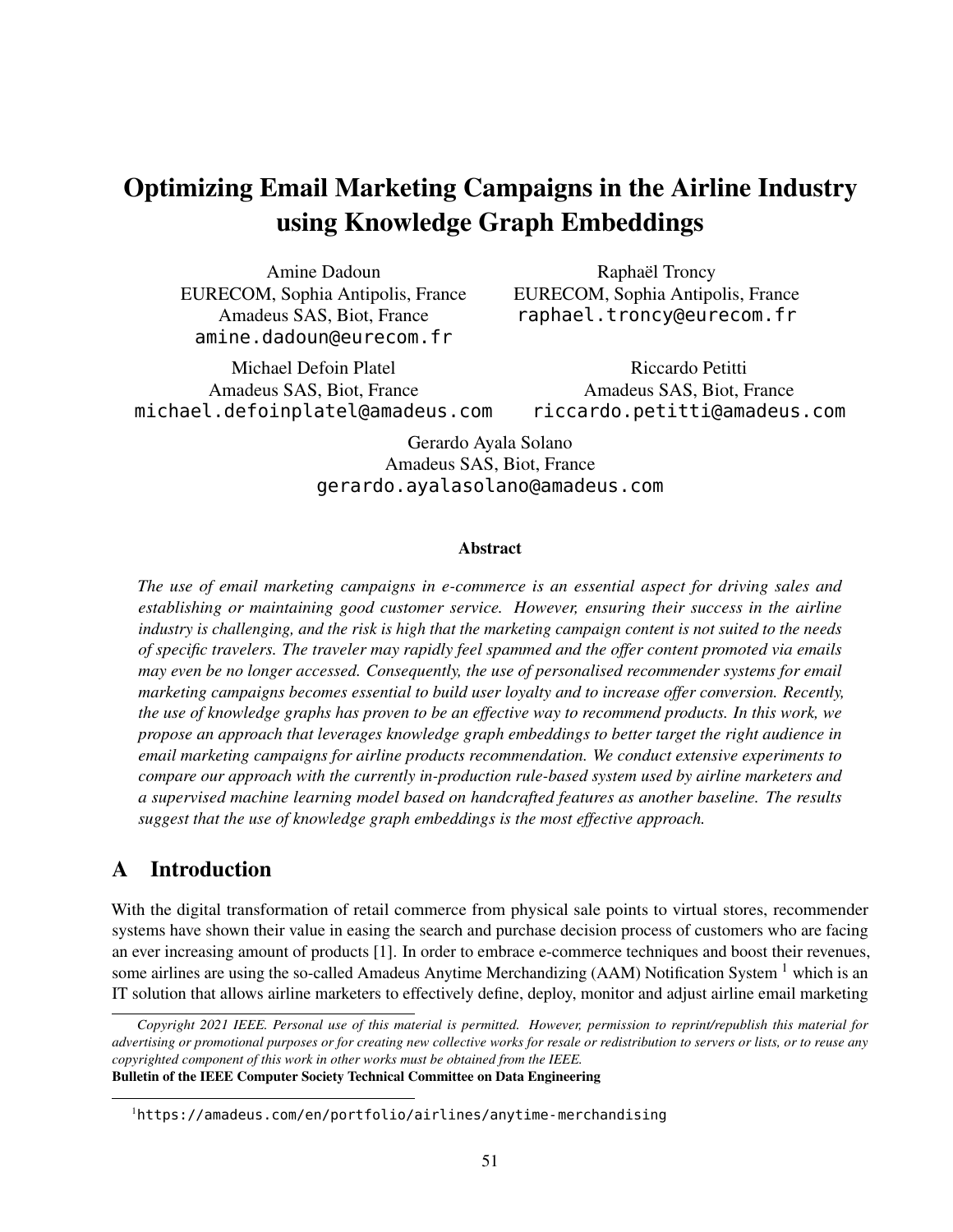campaigns sent to the travelers in real-time. Customized notifications can be defined and sent to travelers, after booking a flight, to suggest them additional services to buy (e.g. extra baggage, specific meal, preferred seat) called ancillaries. The solution acts as a bridge between the travelers retailing touchpoints and the airline's service and delivery system. As shown on the left side of Figure 1, when using this solution, the airline marketer can choose the appropriate time when to send the notification (e.g. 5 days before departure), what product to recommend (e.g. Leg Space Seat), how to send the offer (e.g. via an Email) and to whom this offer should be sent (matching targeting criteria).

Despite all the functionalities included in the AAM Notification System, it is difficult for an airline to find the optimal audience to target for a given offer. We conducted an analysis of historical sales triggered by some notification campaigns during the period 14 May 2019 - 17 Dec 2019 ran by one of our partner airlines and we observed a poor conversion of the notification offers (Section C.3). This is partly due to the challenging decision-making process that an airline marketer faces when it comes to deciding which values (belonging to broad ranges) are appropriate for the criteria to be used (e.g. sending time, flight itineraries, flight departure point, etc.). Targeting customers with unsolicited notifications can be counter-productive and lead to adversarial effects on customer loyalty if done incorrectly. It is therefore critical to identify the customers that we expect to react positively to an advertised service in order to avoid spamming them with non-personalized emails. This problem can be seen as an inverse recommendation scenario, i.e. recommending a user to an item.



Figure 1: On the left side: AAM Notification System. On the right side: Flowchart of our proposed TKE framework. Notification dataset used in this study is generated from the AAM Notification system. Contextual features include booking context (e.g. number of passengers, date of departure, etc.), notification information (e.g. media used to send the notification, time of notification, etc.).

Inspired by recent works that have illustrated the effectiveness of using knowledge graph embeddings [2–4] and gradient boosting algorithms [5, 6] for item recommendation, we propose the Travel Knowledge Graph Embeddings for email marketing campaigns (TKE) framework to better target the audience for a service the airline wishes to recommend through email marketing campaigns (Figure 1). In this paper, we made the following contributions:

- 1. We design and develop a Knowledge Graph using Semantic Web technologies to represent the travelers past trips as well as to semantically enrich airline products.
- 2. We learn vector representations of travel entities via knowledge graph embedding algorithms and we leverage gradient boosting algorithms to compute prediction scores to better target the audience in email marketing campaigns.
- 3. We perform an empirical comparison of our approach with the current in-production rule-based system as well as with an hypothetical classical machine learning approach using handcrafted features on a real-world production dataset.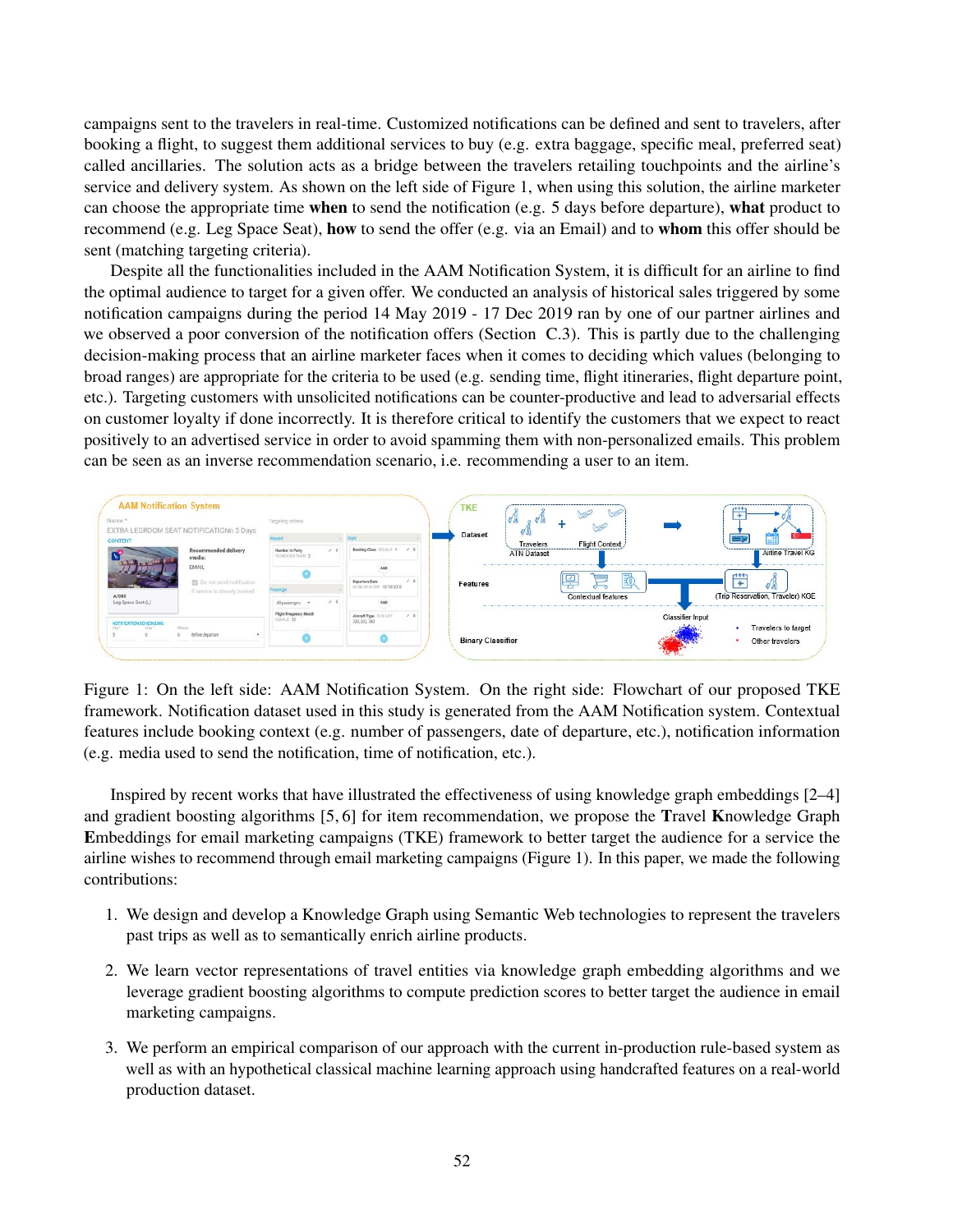The paper is organized as follows. Section B provides a literature review of the related work. Section C introduces some preliminary concepts, the recommendation problem, the dataset and the knowledge graph used to conduct this work. In Section D, we describe both our TKE approach as well as a machine learning model using handcrafted features as another baseline. In Section E, we present the experiments we carried out and we demonstrate the effectiveness of our approach. Finally, in Section F, we give some conclusions and we outline some future works.

# B Related Work

This section provides a literature review of the research conducted on email marketing campaigns in the ecommerce and tourism domains. We also present state-of-the-art methods of knowledge graph embedding algorithms and the use of gradient boosting algorithms for recommender systems.

## B.1 Email Marketing Campaigns

Emails allow marketers to send messages to their customers at very low cost. They generally generate faster responses and create an opportunity for interactive communication with customers [7]. In [8], the authors analyze 70 randomized field experiments and find that email promotions not only increase customers' average purchase spending during the promotion window but also carry over to the week after the promotion expires. In our study, we will focus on personalized email marketing campaigns. In [9], the authors performed an empirical comparison of supervised machine learning models based on decision tree and logistic regression algorithms in order to improve the open rate and conversion rate of email marketing campaigns. In [10], the authors propose to use transactional features and instant messaging metadata to train a boosting tree regression algorithm to timely anticipate the needs of consumers in order to increase their level of engagement as well as the rate at which they repurchase products.

In the tourism domain, even if widely used, limited research is conducted on email marketing campaigns. In [11], the authors found that customers' favourite emails contain special offers, discounts and coupons as well as real-time communication tools. When customers perceived these emails as meeting their personal preferences, they developed a strong relationship with the sender. In [12], the authors demonstrated that the personalization, interactivity and price were important predictors of the possibility of revisiting the same accommodation. To the best of our knowledge, we are the first to propose a supervised machine learning approach to enable personalized email marketing in the airline travel industry.

### B.2 Knowledge Graph Embeddings

A knowledge graph embedding (KG embedding) is a representation of a knowledge graph (KG) component into a continuous vector space. The objective of learning those embeddings is to ease the manipulation of graph components (entities, relations) for prediction tasks such as entity classification, link prediction or recommender systems.

In [13], the authors classified the learning algorithms into two main categories namely translational distance models and semantic matching models.

For the first category, TransE [14] is often mentioned as the most used translational distance model. TransE represents both entities and relations vectors in the same space  $R^d$ . Given a fact (h, r, t), the relation is interpreted as a translation vector r so that the embedded entities h (head) and t (tail) can be connected by r with low error, i.e.,  $h + r \approx t$  when (h, r, t) holds. TransH [15] introduces relation-specific hyperplanes, each relation r being represented on a hyperplane as  $w_r$  its normal vector. TransR [16] follows the same idea as TransH, but instead of projecting the relations into a hyperplane, it proposes to create a specific space per relation.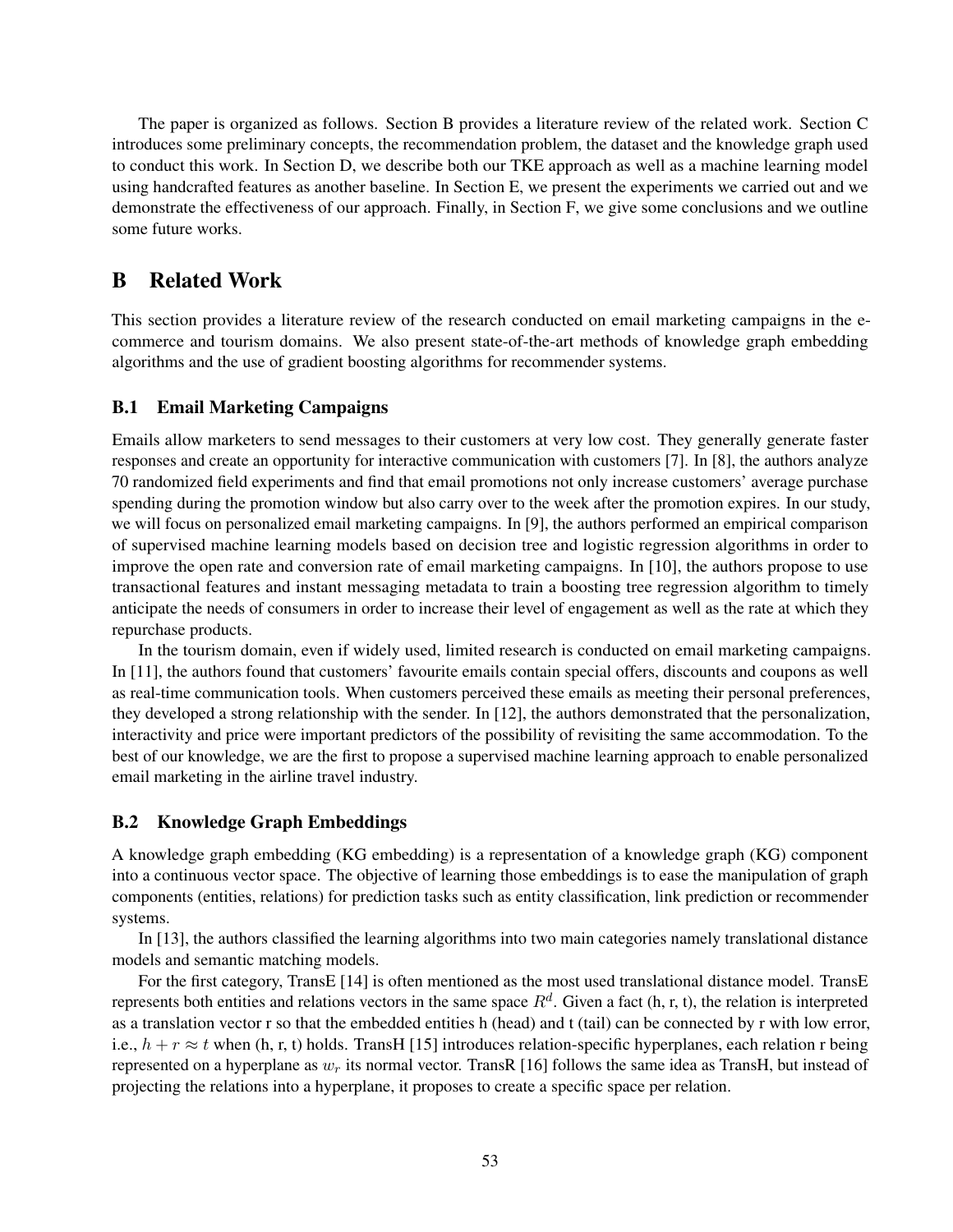In the second category, semantic matching models exploit similarity-based scoring functions. In [17], the authors associate each entity with a vector to capture its latent semantics. Each relation is represented as a matrix that models pairwise interactions between latent factors. The score of a fact (h, r, t) is defined by a bi-linear scoring function minimized through tensor factorization based on ALS optimization technique.

Palumbo et al. [18] propose to use property-specific KG embeddings generated from node2vec algorithm [19] in order to compute relatedness scores between items and users. Similarly, we propose to use translational distance and semantic matching models to generate embeddings and to use them as latent features of a gradient boosting algorithm.

### B.3 Gradient Boosting Algorithms

Gradient boosting is a machine learning technique for regression and classification problems, which produces a prediction model in the form of an ensemble of weaker prediction models.

In [5], the authors used multiple additive Regression Trees (Dart) which is an ensemble model that uses boosted regression trees and handles the overspecialization. Their approach for online accommodation recommendation ranked  $1^{st}$  in the famous RecSys 2019 Challenge<sup>2</sup>. In [6], the authors used XGBoost [20] which is an implementation of gradient boosting decision trees to predict tweet engagement, they have intensively used exploratory data analysis to extract and compute relevant features to feed XGBoost algorithm. Their solution ranked  $1^{st}$  in the RecSys 2020 Challenge<sup>3</sup>. In our work, we use XGBoost algorithm as a supervised machine learning algorithm to better target the audience in email marketing campaigns based on the computed embeddings and contextual features (Figure 1).

## C Data & Problem Formulation

In this section, we first provide definitions of some useful concepts. Then, we define the problem and research questions addressed in this work. Finally, we present the dataset and the design of the knowledge graph used for the experiments.

#### C.1 Preliminaries

We define a Knowledge Graph (KG) similarly to what is done in [21].

**Definition 1:** A knowledge graph is a set  $K = (E, R, O)$ , where E is the set of entities,  $R \subset E \times \Gamma \times E$  is a set of typed relations between entities and  $O$  is an ontology. The ontology O defines the set of relation types ('properties') Γ.

**Definition 2:** Travelers are a subset of the entities of the KG,  $t \in T \subset E$ .

**Definition 3:** Ancillaries are all products offered by the airline beyond air tickets. They can be flight-related (e.g. extra baggage, preferred seat, etc.) or standalone (e.g. lounge access) services. Ancillaries are advertised in the email marketing campaigns. Ancillaries are a subset of the entities of the KG,  $a \in A \subset E$ .

Definition 4: A notification campaign is a set of notifications sent to an audience of travelers within a given period of time and under some criteria to recommend an ancillary product.

<sup>2</sup>https://recsys.acm.org/recsys19/challenge/

<sup>3</sup>https://recsys.acm.org/recsys20/challenge/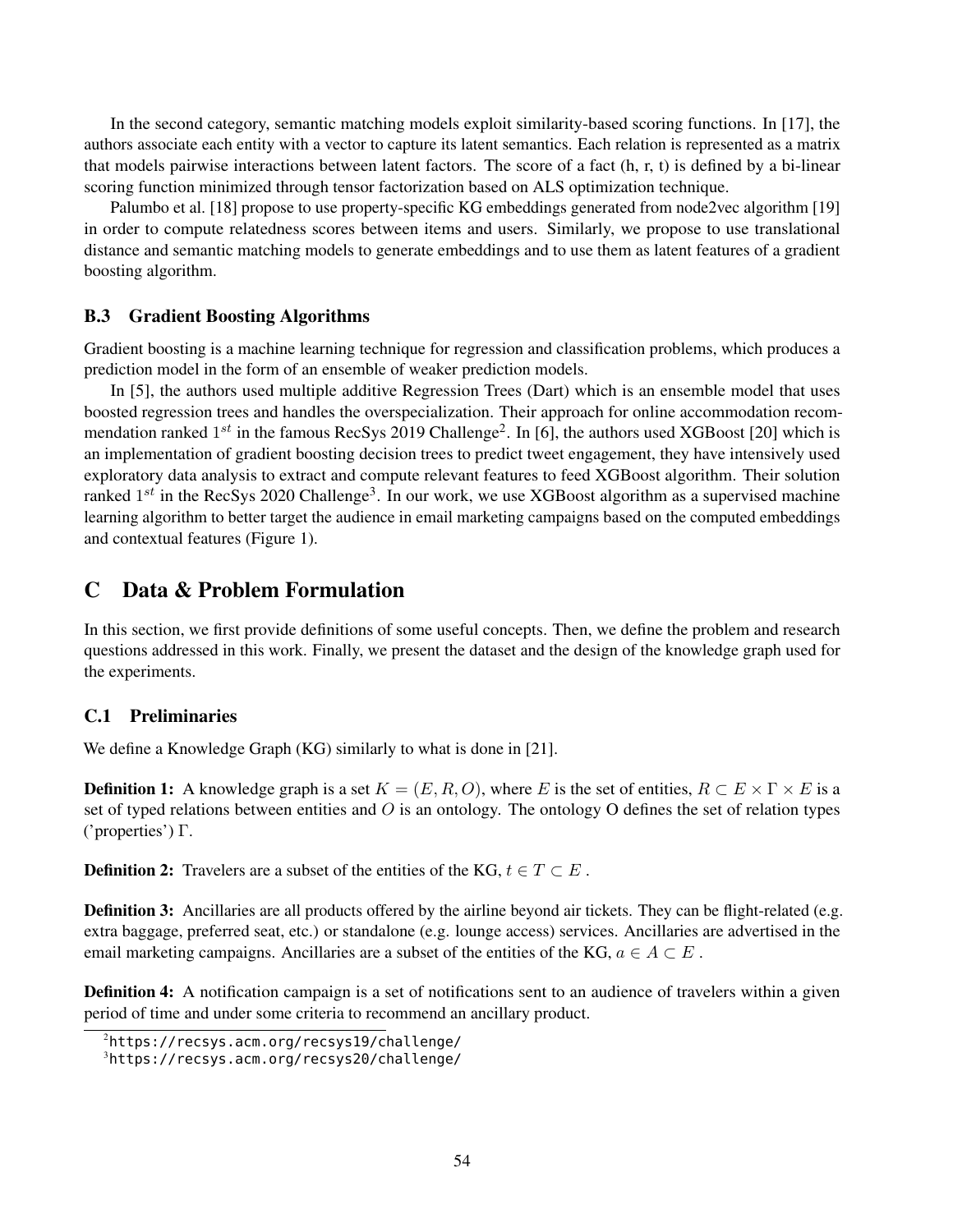**Definition 5:** We define the conversion rate of a notification campaign as follows:

$$
CR = \frac{1}{N_o} \sum_{i=1}^{N_o} hit(N_i)
$$
 (16)

where  $N_o$  is the number of notifications sent through the notification campaign, and  $hit(N_i)$  is equal to 1 if the notification  $N_i$  triggers a purchase. In our work, we focus on optimizing the conversion rate.

#### C.2 Problem Formulation

Given a notification campaign aimed at a large audience of travelers who have already booked a flight in a given context, we aim to target the relevant travelers among all the travelers that the notifications will reach. More specifically, we address the following research questions:

RQ 1: How to extract the relevant sample of travelers to target for a given notification campaign?.

RQ 2: How does a supervised machine learning approach perform compared to a rule-based approach to target the relevant audience for a notification campaign?

RQ 3: How does the use of KG embeddings compare to the use of handcrafted features as input of a supervised machine learning model trained to target the relevant audience for a notification campaign?

#### C.3 Notification Campaign Analysis

We analyzed three notification campaigns summing up to approximately 8.2 million notifications sent by one of our partner airlines to its travelers between 14 May 2019 and 17 December 2019 in order to understand the behavior of travelers in response to the notification campaigns, and to compute the conversion rates of these notification campaigns.

As shown in Table 16, there are three different types of ancillaries that are advertised in three notification campaigns. By analyzing airline sales data over the same period, we can see that only 3 out of 34 different types of purchased ancillaries were offered in the notification campaigns. This shows an untapped sales potential. Moreover, we observed that 50% of sales triggered by a notification happens on the same day (< 24 hours) after receiving the notification. This demonstrates the effect of a notification on the purchases.

| Notification Campaign    | Notification time               | Date Range                    | Number of    | Sales        | <b>CR</b> |
|--------------------------|---------------------------------|-------------------------------|--------------|--------------|-----------|
|                          |                                 |                               | Notifica-    |              |           |
|                          |                                 |                               | tions        |              |           |
| Extra leg room seat      | 5 days before Departure         | 19 May - 23 December 2019     | $\sim$ 355 K | $\sim$ 2.8K  | $0.8\%$   |
| Prepaid baggage          | 2 days before Departure         | 14 May - 17 December 2019     | $\sim$ 7.5 M | $\sim$ 11K   | $0.15\%$  |
| Lounge                   | Right after air ticket purchase | 16 October - 17 December 2019 | $\sim$ 338 K | 104          | $0.03\%$  |
| <b>All Notifications</b> |                                 |                               |              | $\sim$ 13.8K | $0.18\%$  |

Table 16: Conversion rates of notification campaigns: rule-based approach

While the prepaid baggage notification campaign was aimed at all travelers who booked a flight during the period indicated in Table 16, the notification campaigns for Lounge access and Extra leg room seat contain a number of filtering criteria that explain the large discrepancy in terms of the number of notifications sent out. Indeed, for these two notification campaigns, the airline marketer chose to send the notification to a quite restrictive audience by combining a number of criteria (fare family, aircraft type, no chargeable seat in their booking, etc.)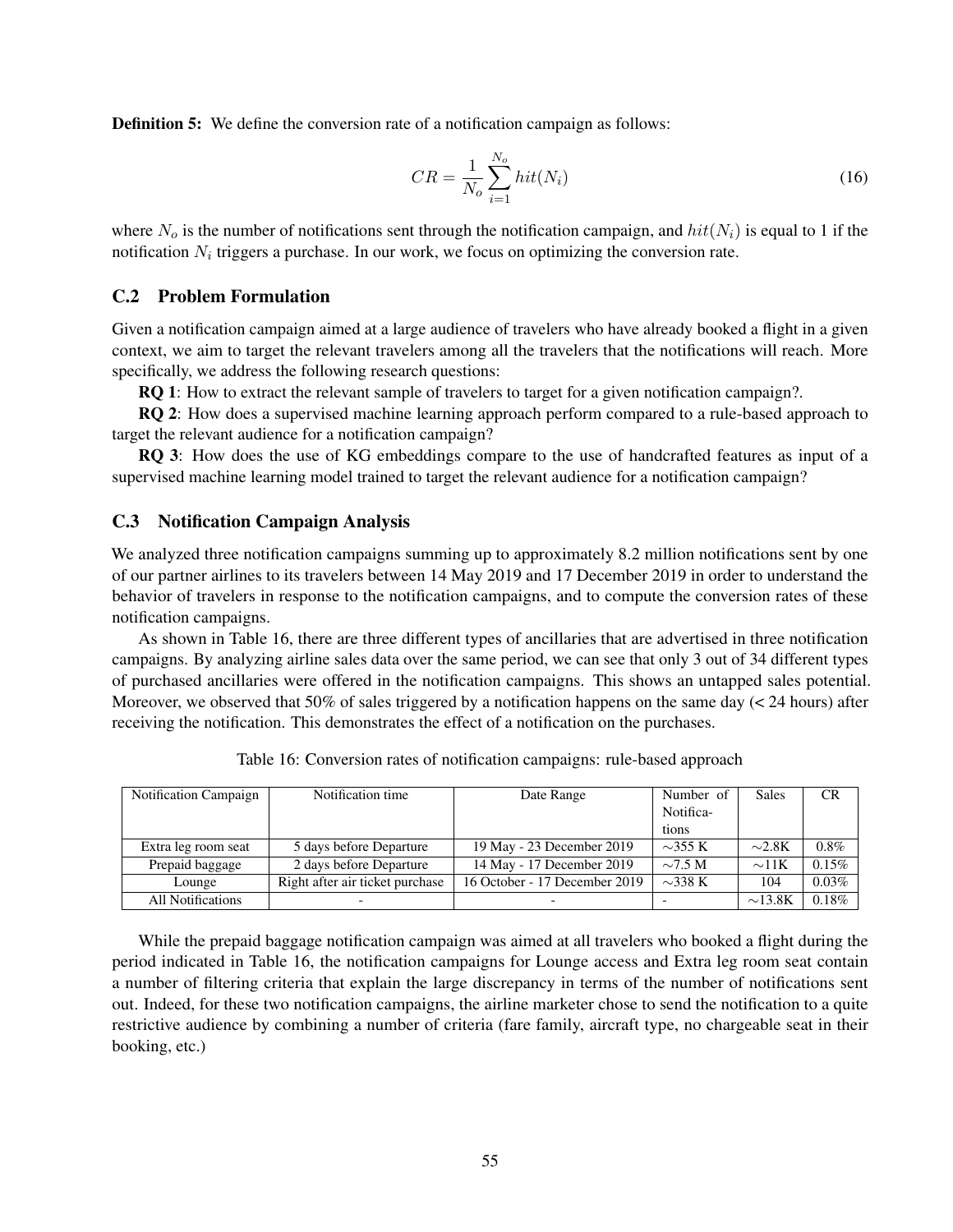## C.4 Airline Travel Notification Dataset

We conducted experiments on a real-world production dataset of bookings from the T-DNA database<sup>4</sup>. Each booking contains one or several air ticket purchases, and is stored using Passenger Name Record (PNR) information. The PNR is created at reservation time by airline reservation system and contains information about the purchased air ticket (e.g. travel itinerary, payment information), traveler demographics and ancillaries information if purchased (comprised in the EMD ticket). The considered dataset contains approximately 2.33 million bookings for approximately 2.85 million unique travelers.

The Airline Travel Notification (ATN) dataset is produced by joining the notification dataset and the historical bookings dataset from T-DNA. This dataset contains information about the shopping and booking context (e.g. search date, number of passenger, departure date, etc.) and information about travelers (e.g. demographics and loyalty membership information). In total, the dataset contains 42 columns and ∼ 8.2 million rows. For our experiments, the dataset was broken down into three different sub-datasets that correspond to the three different notification campaigns (Table 16).

## C.5 Airline Travel Knowledge Graph

The Airline Travel KG is constructed from the T-DNA database. We develop an ontology which is available in the Turtle format at https://gitlab.eurecom.fr/amadeus/tke4rec/-/blob/master/ ontology/ams\_ontology.ttl. To design the KG, we have defined 7 classes corresponding to top level entities and based on the various tables available in the T-DNA database:

- Traveler: A traveler is identified by a T-DNA id. A traveler has a booking history (PNRs) that contain purchase history (air tickets, EMD tickets). An instance of traveler is a **schema: Person**<sup>5</sup>.
- Trip Reservation: A trip reservation (PNR) represents the booking of all travelers contained in the PNR. It contains information such as the number of passengers, the destination, etc.
- Journey: A journey is linked to a trip reservation. Each journey has a stay duration, departure and arrival airports.
- Air Ticket: An air ticket is contained in a PNR and contains flight and transactional information. A PNR can have multiple air tickets because of the different flight legs (e.g. Nice-Paris, Paris-New York) or/and the number of passengers.
- EMD Ticket: An Electronic Miscellaneous Document (EMD) ticket is linked to an air ticket. It contains information on the ancillary purchased by the traveler (e.g. ancillary type, ancillary price, etc.).
- Ancillary: An ancillary is a service purchased by a traveler (associated to a flight) in addition to the air ticket. It is identified by a sub-code (RFISC), labelled by a commercial name, defined by ATPCO $^6$ . It belongs to a group of ancillaries (Group, RFIC). We propose to model the different ancillaries as SKOS concepts and we create an ancillary thesaurus represented as a concept scheme.
- Airport: It represents the airport where the traveler travels to. An airport serves one or several cities.

The KG used to tackle our use case contains 41 different properties (Figure 2), ∼ 80 million edges and ∼ 9 million nodes.

We present in Table 17 some statistics about the Airline Travel KG. In Figure 3, an excerpt of the KG is

<sup>&</sup>lt;sup>4</sup>T-DNA: Traveler DNA is a database that contains bookings of travelers over a dozen of airlines

 $5$ The prefix schema is used for concepts defined by https://schema.org

<sup>6</sup>ATPCO Ancillary description: https://www.atpco.net/resource/optional-services-industry-sub-codes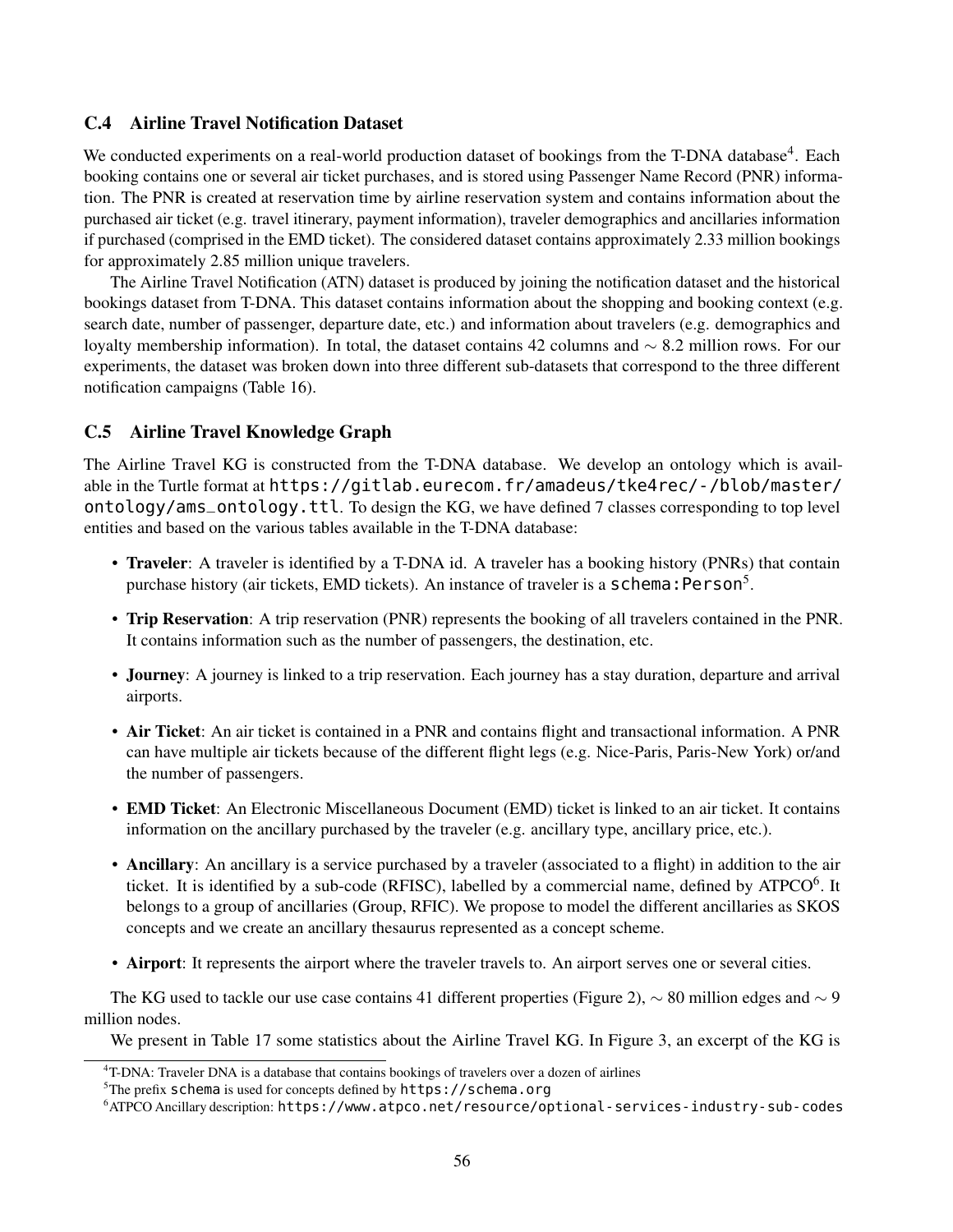

Figure 2: Distribution of #relations of properties in the Airline Travel KG. All prefixes can be found in the ontology definition.

| Subgraph            | #Edges | #Nodes | #travelers | $\#PNRs$ |  |
|---------------------|--------|--------|------------|----------|--|
| Extra leg room seat | 7Μ     | 800K   | 67K        | 205K     |  |
| Prepaid baggage     | 64M    | 7.6M   | 572K       | 2.2M     |  |
| Lounge              | 6.7M   | 789K   | 42K        | 203K     |  |

Table 17: Statistics of subgraphs

depicted, where a Malaysian traveler identified by T21354, born on "1988-05-05" has booked a one way flight for two people from Kuala lumpur to Melbourne. The EMD ticket identified by 23143 and linked to the air ticket 21563 represents the purchase of an ancillary (a seat).

# D Approach

Our proposed framework TKE can be seen as a two-stage approach as presented in Figure 1. In the first stage, we extract contextual features from the ATN dataset and compute KG embeddings of travelers and trip reservations from the Airline Travel KG. In the second stage, contextual features and KG embeddings are used as input of an XGBoost classifier in order to predict, for a given user, whether the notification should be sent or not.

We also propose a supervised machine learning model that includes as input contextual features and additional handcrafted travelers' features that capture travelers' preferences which we think could be particularly significant for model accuracy (hypothesis proven in the ablation study) as another baseline to compare with. We describe below the handcrafted travelers' features as well as the KG embeddings used in TKE:

• Handcrafted travelers' features: Features designed to capture travelers' preferences for ancillaries, destinations, points of sale, etc. and also customer lifetime value (Section D.1).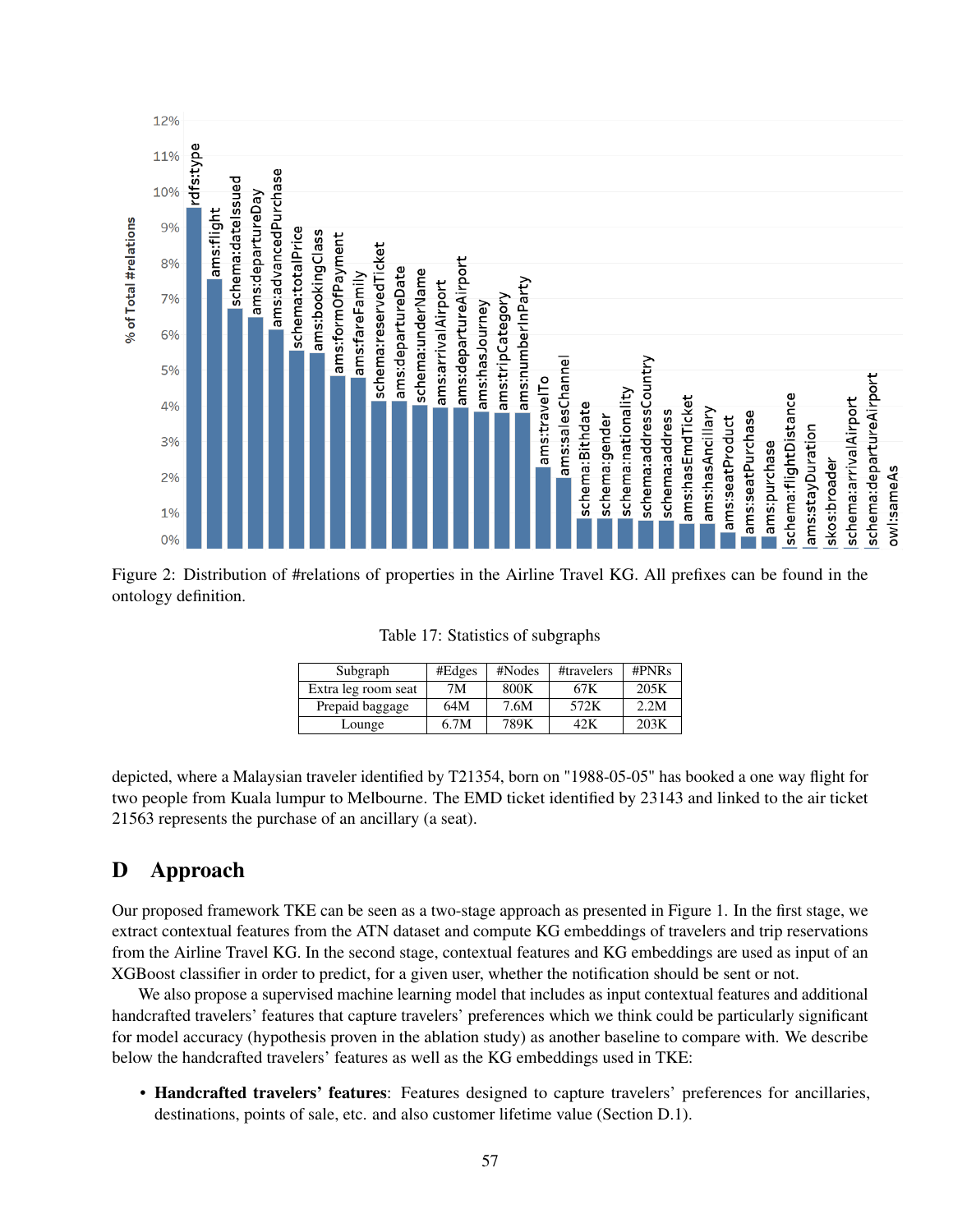

Figure 3: Excerpt of the knowledge graph representing the travelers included in a Trip reservation through the property schema:underName, as well as other properties and relations to other entities. Literals are represented in blue rectangle, whereas other entities are represented in blue circle. In this depiction, some properties that links travelers, trip reservations, air tickets and emd tickets are represented as an example, but more properties are included in the graph.

• Knowledge graph embeddings: Latent features representation of travelers and trip reservations computed based on KG embedding algorithms such as TransE [14] (Section D.2).

## D.1 Handcrafted Travelers Features

In this section, we present the handcrafted travelers features designed to compare their use with that of KG embeddings. We compute several features based on travelers purchase history, such as preferred ancillary, preferred destination, etc. We list below the features computed that leverage travelers' history:

- *Bookings count*: Number of bookings already purchased by the traveler with the airline.
- *Average flight revenue*: The average booking price tickets for all historical bookings of the traveler.
- *Preferred ancillary*: This feature corresponds to the most sold ancillary to the traveler.
- *Preferred destination*: This feature corresponds to the most visited destination (airport) by the traveler.
- *Preferred seat characteristic*: This feature represents the seat characteristic that is the most purchased by the traveler. There are three types of seat characteristic namely Upper deck, Exit Row, Leg Space.
- *Extra leg room seat already purchase*: For each seat characteristic, we create a binary feature that represents if a traveler has already purchased an Extra leg room seat or not.
- *Seat sales count*: This feature represents the number of times a seat has been purchased by the traveler.
- *Prepaid baggage sales count*: This feature represents the number of times a prepaid baggage has been purchased by the traveler.
- *Lounge sales count*: This feature represents the number of times a lounge access has been purchased by the traveler.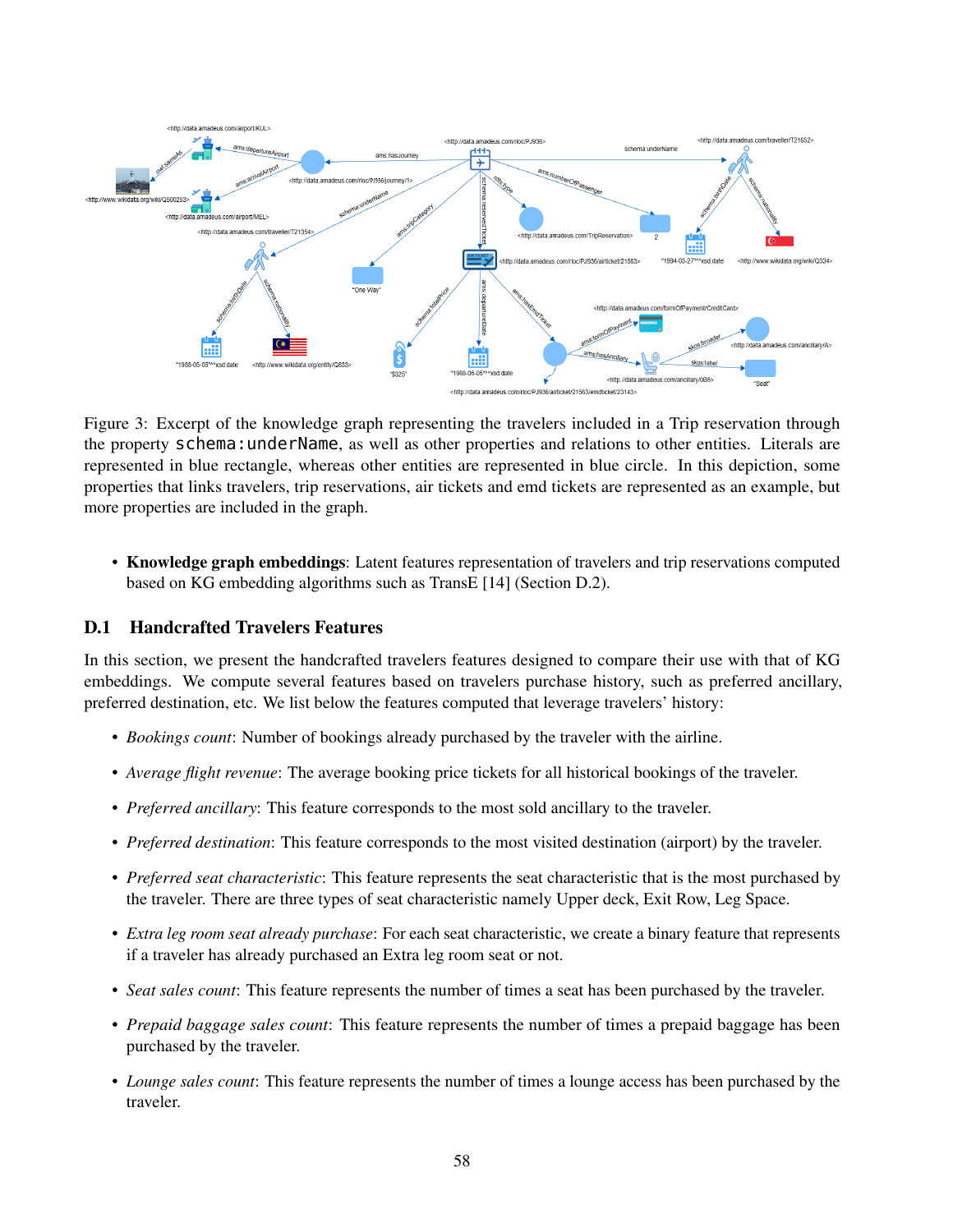• *Notification response rate*: This feature is equal to the number of sales divided by the number of notifications sent to the traveler (regardless of the recommended service).

The handcrafted features and the features available in the ATN dataset are used as input of a gradient boosting decision tree classifier. We use the official implementation<sup>7</sup> of XGBoost [20] to train a binary classifier to predict if the notified travelers will convert or not. In Section E, we give more details about the hyper-parameters used in XGBoost.

## D.2 TKE Features

In this section, we explain how the KG embeddings used in TKE are computed. We use translational distance models to compute travelers and trip reservations embeddings as shown in Figure 1. More formally, we learn the KG embeddings based on a link prediction task, where some links of ancillary purchases and seat products are hidden in the training set, and put in the test set. Translational distance models are trained under the closed world assumption [13] using a pairwise loss that penalizes negative instances. More concretely, ancillaries that were not purchased by a traveler are considered as negative instances under the closed world assumption. Translational distance models are evaluated using ranking metrics such as hit rate or mean reciprocal rank. Hence, these models will return a high similarity score (low euclidean distance) for the ancillaries that are close in the graph embedding space to the embeddings of the ancillaries historically purchased by the travelers. As an example, we obtain a hit rate of ∼ 0.42 with the TransE algorithm on the Airline Travel KG. In addition to translational distance models, we implemented a single-hidden multi-layer perceptron (MLP) as proposed in [22], where each relation (as well as entity) is associated with a single vector. More specifically, given a fact  $(h, r, t)$ , the vector embeddings of h, r, and t are concatenated in the input layer, and mapped to a non-linear hidden layer. The score is then generated by a linear output layer. The generated embeddings are used as input of XGBoost classifier in addition to the contextual features as shown in Figure 1. We carry out a thorough empirical comparison of the aforementioned KG embedding algorithms and select the KG embeddings that allow the classifier to predict with the highest accuracy.

# E Experiments

The objective of the experiments is to compare the use of handcrafted features (a) with the use of KG embeddings (b). (a) helps in interpreting the results and predictions obtained by the algorithm, while (b) lacks interpretation (latent features), but is easier to compute and maintain. We publish our code as open source in order to ease reproducibility<sup>8</sup>.

# E.1 Experimental Setup

In this section, we present the different settings and the evaluation protocol (evaluation metrics and split of the dataset) used to conduct the experiments.

Dataset: We experiment both approaches (a) and (b) with the three datasets presented in Table 16. We use the Airline Travel KG presented in Section C.5 to generate the KG embeddings useful for our main approach TKE.

Training & Test Sets: The three datasets corresponding to the three notification campaigns are split using the same strategy. Each dataset is sorted temporally, and 80% of the first rows of each dataset are used as training/validation sets. We use a cross-fold validation to train and validate all models (k=5, a split of 80% for training and 20% for validation). The remaining 20% are used as test set to evaluate the model. The split between training and validation set is performed randomly in order to avoid a seasonality effect that is usually occurring in

<sup>7</sup>XGBoost:https://XGBoost.readthedocs.io/

<sup>8</sup>https://gitlab.eurecom.fr/amadeus/tke4rec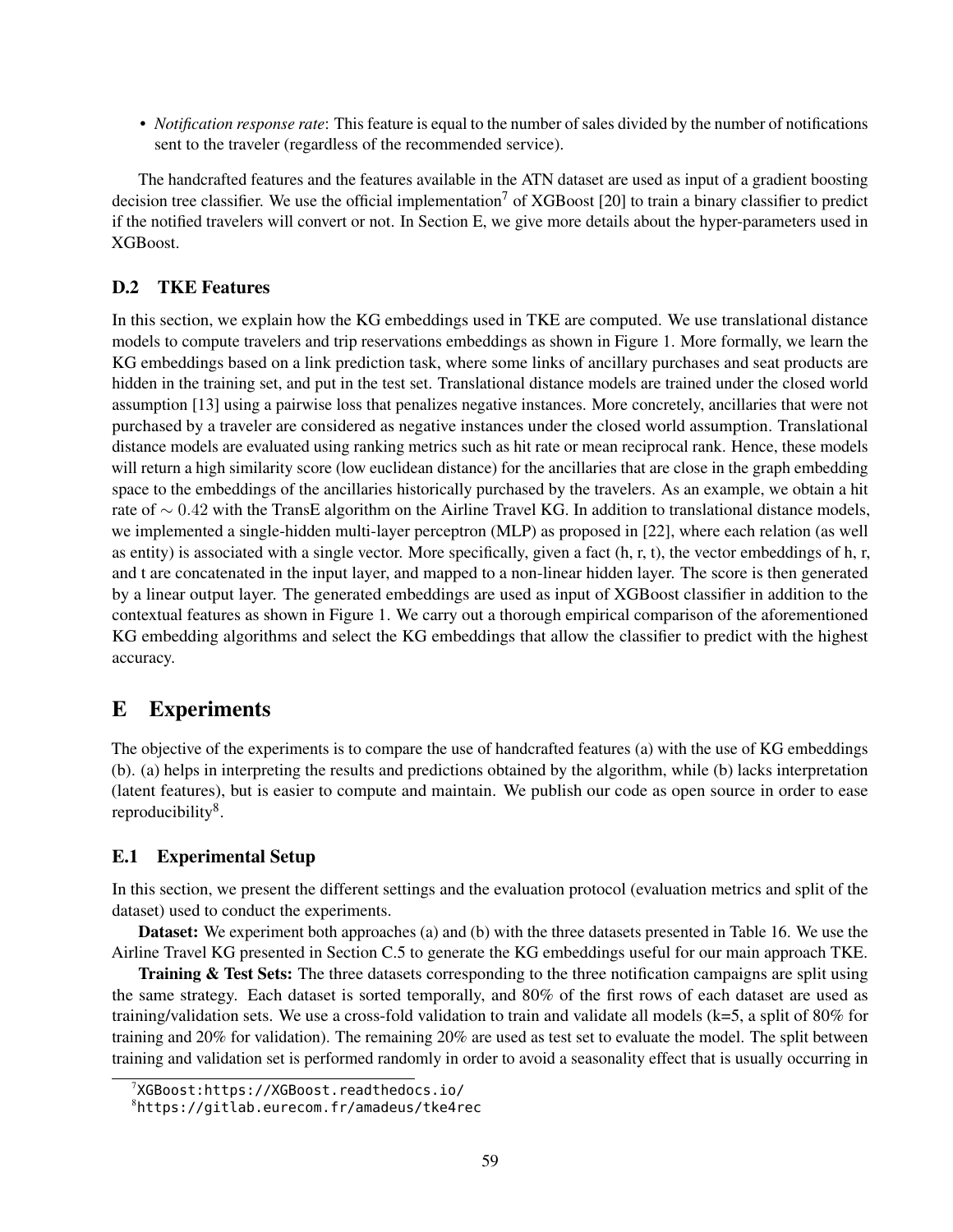Table 18: Evaluation results of the different approaches. (a) represents the results of XGBoost for different inputs; (b) represents the results of the TKE approach for different KG embedding algorithms. The average standard deviation (by varying the seed when splitting the dataset) of each metric is as follows:  $AUC - ROC : \pm 0.02$ ,  $TPR: \pm 3\%, TNR: \pm 2\%, CR: \pm 0.1\%$ 

|              | Extra leg room seat      |     |     | Prepaid baggage |            |            | Lounge                   |           |            |            |            |           |
|--------------|--------------------------|-----|-----|-----------------|------------|------------|--------------------------|-----------|------------|------------|------------|-----------|
| Model        | $AUC-$                   | TPR | TNR | <b>CR</b>       | AUC-       | <b>TPR</b> | <b>TNR</b>               | <b>CR</b> | $AUC-$     | <b>TPR</b> | <b>TNR</b> | <b>CR</b> |
|              | <b>ROC</b>               |     |     |                 | <b>ROC</b> |            |                          |           | <b>ROC</b> |            |            |           |
| Rule-based   | $\overline{\phantom{a}}$ |     |     | $0.8\%$         |            |            | $\overline{\phantom{a}}$ | $0.15\%$  |            |            |            | 0.03%     |
| $(a)$ ADS    | 0.75                     | 78% | 58% | 2.2%            | 0.83       | 80%        | 71%                      | $0.38\%$  | 0.76       | 80%        | 62%        | $0.18\%$  |
| $(a)$ HDS    | 0.79                     | 81% | 60% | 2.37%           | 0.85       | 82%        | 74%                      | $0.4\%$   | 0.84       | 86%        | 67%        | 0.22%     |
| $(a)$ AHDS   | 0.83                     | 85% | 65% | 2.8%            | 0.88       | 86%        | 74%                      | $0.56\%$  | 0.89       | $88\%$     | 65%        | $0.36\%$  |
| (b) TransE   | 0.85                     | 86% | 69% | 3.1%            | 0.91       | 92%        | 65%                      | $0.6\%$   | 0.90       | 89%        | 78%        | $0.35\%$  |
| $(b)$ TransH | 0.84                     | 85% | 67% | $3\%$           | 0.90       | 91%        | 65%                      | 0.59%     | 0.95       | 96%        | 85%        | $0.59\%$  |
| $(b)$ TransR | 0.84                     | 85% | 67% | $2.9\%$         | 0.90       | 91%        | 65%                      | $0.6\%$   | 0.92       | 92%        | 80%        | $0.52\%$  |
| (b) MLP      | 0.87                     | 88% | 69% | $3.2\%$         | 0.92       | 94%        | 65%                      | $0.62\%$  | 0.91       | $90\%$     | 81%        | $0.56\%$  |

the travel industry. KG embedding algorithms are often designed to solve a link prediction task. We consider it is appropriate to split the KG by removing some edges that are included in the set of properties that link travelers with ancillaries and consider them as test sets, in order to evaluate the quality of the computed embeddings.

Evaluation metrics: The output of our approach is the probability of purchasing the recommended ancillary  $\alpha$  included in the notification  $N$ :

$$
P(purchase = a|N) = P(purchase|Context, TE, RE)
$$
\n
$$
(17)
$$

where,  $TE$  and  $RE$  are the Traveler and Trip reservation embeddings.

To evaluate and compare, the different approaches implemented, we used the conversion rate defined at definition 5 and the three metrics defined as follows:

• TPR: The true positive rate is the percentage of correct positive predictions. It represents the ratio of travelers that the algorithm suggests to send the notification and effectively purchase the ancillary. TPR is defined as follows:

$$
TPR = \frac{TP}{(TP + FN)}
$$
\n<sup>(18)</sup>

• TNR: The true negative rate is the percentage of correct negative predictions. It represents the ratio of travelers that the algorithm suggest to not send the notification and effectively do not purchase the ancillary. TNR is defined as follows:

$$
TNR = \frac{TN}{(TN + FP)}
$$
\n<sup>(19)</sup>

• ROC-AUC: The area under ROC curve (FPR, TPR) helps to choose what is the optimal probability threshold that maximizes the CR and TPR and is defined as follows:

$$
ROC-AUC = \int_0^1 TPR \, d(FPR) \tag{20}
$$

where,  $FPR = 1 - TPR$  is the false positive rate

It is noteworthy that the conversion rate was measured offline as well as all the metrics based on the test set. According to equation 16,  $N_o$  represents the number of predicted positives and each hit  $hit_i$  corresponds to a true positive prediction.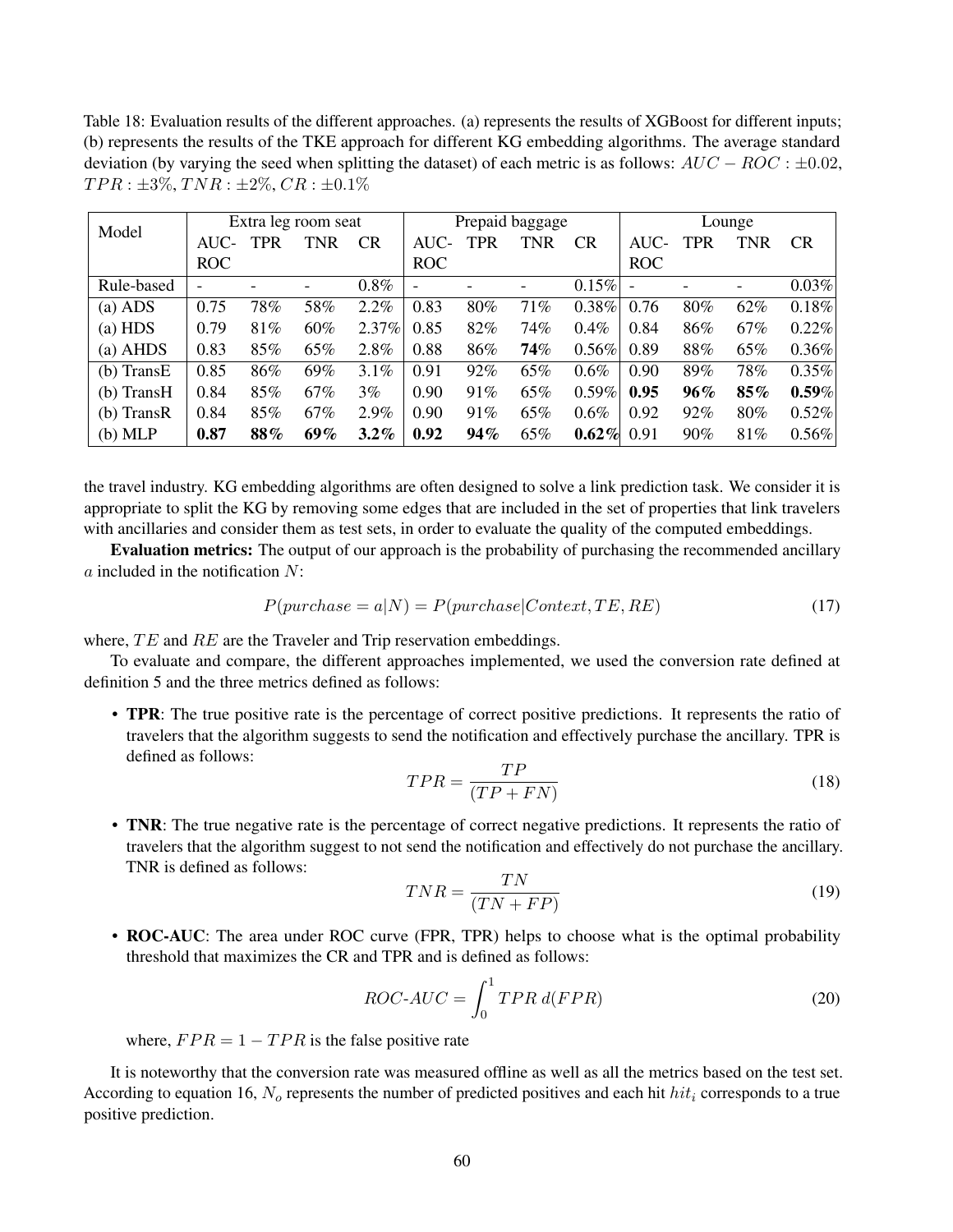Implementation Framework & Parameter Settings: For KG embedding algorithms, we use the deep learning framework pytorch<sup>9</sup> to implement MLP [22] and the library pykg2vec [23] for all the other KG embedding algorithms. The hyper-parameters of all the models were tuned using a combination of random-search and grid-search algorithms. We apply grid-search algorithm on the implemented algorithms using the following values: the embedding size  $k \in \{32, 64, 96, 128, 256\}$ , the batch size  $\in \{128, 256, 512, 1024\}$ , the number of epochs  $\in \{50, 100, 200\}$ , the learning rate  $\text{lr} \in \{0.001,$ 

 $0.003, 0.01, 0.03, 0.1, 0.3$  and negative samples Ns  $\in [2, 10]$  for MLP algorithm. We also optimize the following hyper-parameters of XGBoost classifier: the max depth of a tree  $\in [5, 50]$ , the number of trees  $\in [10, 100]$ , the sub-sample of each tree  $\in [0.65, 0.85]$  and the col-sample of each tree  $\in [0.65, 0.85]$ . In addition to these hyper-parameters, we compute a weighted score (ratio of number of negative class to the positive class) that we use in XGBoost to approach the problem as a cost-sensitive learning problem due to the high class imbalance between positive (purchase) and negative (no purchase) classes (Table 16).

#### E.2 Results and Discussion

In this section, we discuss the results obtained from the experiments. Results of the experiments conducted are presented in table 18. TPR, TNR and ROC-AUC metrics are not provided for the rule-based approach implemented in AAM Notification System. The reason behind this is that the dataset used in the experiments is generated by the AAM notification system, which is different from the original dataset that contains all travelers used for the rule-based approach to identify the travelers matching the targeting criteria.

Ablation Study: Table 18 shows that using the features from the ATN dataset in addition to the travelers handcrafted features (AHDS: ATN + Handcrafted features) as input of XGBoost performs better than using only one of them (ADS: ATN features or HDS: Handcrafted features) as input for all notification campaigns. We also observe that using only travelers handcrafted features as input information of XGBoost gives better results than using the entire ATN dataset for all notification campaigns. We compute the most important features of the model (a) AHDS for each notification campaign and we report below the three most important ones with their respective information gain:

- Extra Leg Room Seat: {*Preferred Seat Characteristic*: 0.31, *Preferred ancillary*: 0.12, *Ticket amount*: 0.08}.
- Prepaid Baggage: {*Preferred destination*: 0.21, *Destination*: 0.12, *Prepaid Baggage sales Frequency*:  $0.10$ .
- Lounge: {*Average Flight Revenue*: 0.22, *Destination*: 0.20, *Age*: 0.15}.

Knowledge graph embeddings: We observe in Table 18 that using KG embeddings (concatenation of traveler and reservation KG embeddings) with contextual features as input of XGBoost performs better than using travelers handcrafted features regardless of the algorithm used to compute the embeddings or the notification campaign. Moreover, KG embeddings computed from MLP shows to perform better than KG embeddings computed from translational distance models except for the lounge notification campaign, where the use of KG embeddings computed from TransH model gives the best results.

# F Conclusions and Future Work

In this work, we have presented a two stage approach to address the problem of audience targeting for email marketing campaigns: first, we compute KG embeddings of travelers and reservations; second, we use these

<sup>9</sup>Pytorch:https://pytorch.org/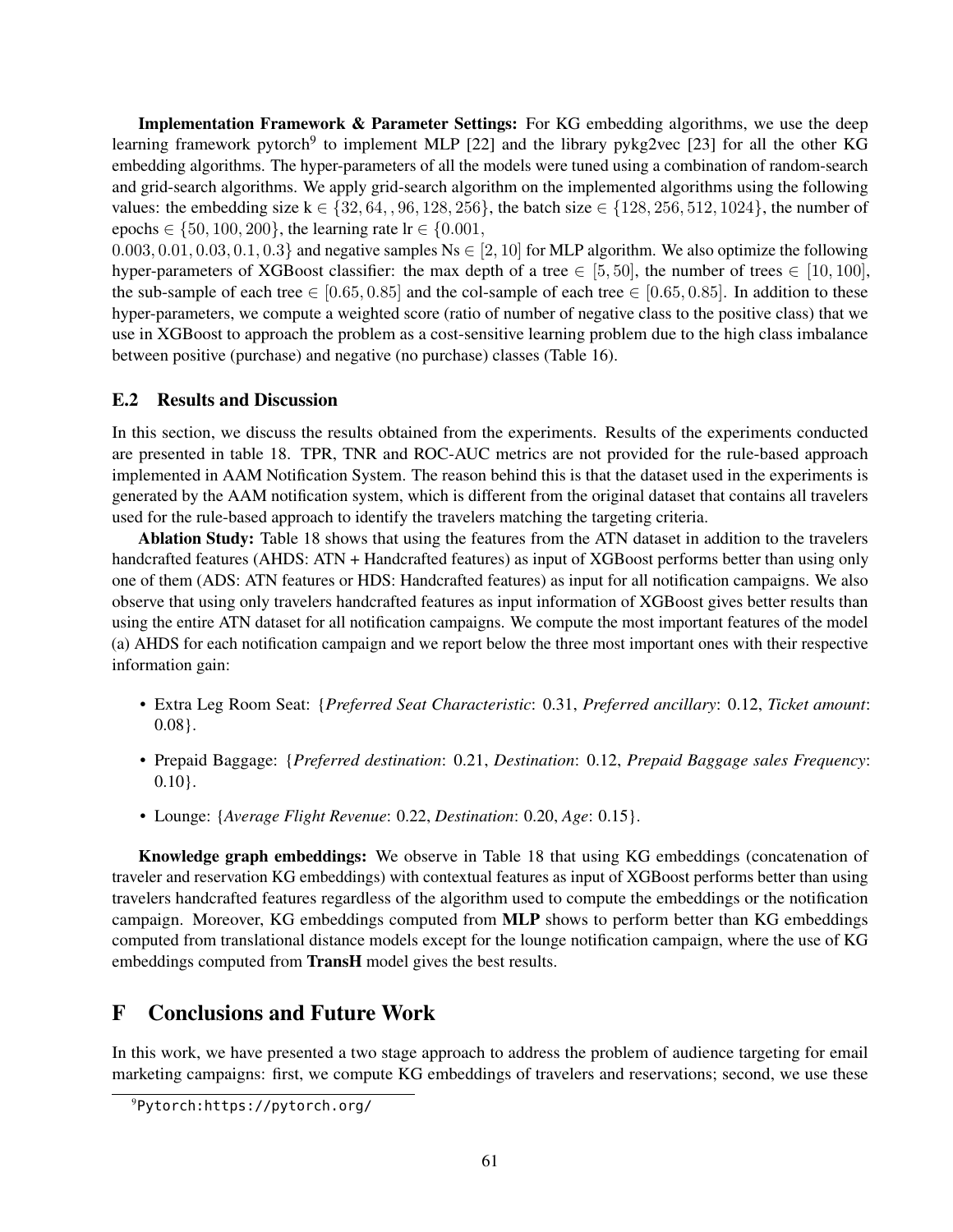embeddings in addition to contextual features as input of a XGBoost classifier to learn what is the relevant audience to target for a given notification campaign. We conducted several experiments to address our research questions:

RQ 1: The results of the experiments presented in Table 18 show that extracting the relevant audience for a given notification campaign is not an easy task. Indeed, despite the fact that the conversion rate increases significantly with our approach, it remains relatively small. However, thanks to our approach, notification campaigns are better targeted and we manage to avoid recommending an unsuitable service to at least 65% of passengers.

RO 2: Experiments have shown that the handcrafted features based supervised machine learning approach (a) gives better results than the rule-based one. Indeed, in Table 18, we can observe that the conversion rate is multiplied by more than 3 for Extra Leg Room Seat, almost 4 for Prepaid Baggage, and 12 for Lounge. Hence, we prove the benefit of using supervised machine learning over a simpler rule-based approach while it is the currently adopted mechanism used by airline marketers. It should be noted that the list of possible criteria available in AAM Notification System (Figure 1) is the same as the list of features used in the supervised machine learning approach.

RQ 3: Experiments show that regardless of the KG embedding algorithm tested, the KG embedding approach is better than the handcrafted features approach. This is very interesting from a scientific point of view, as it shows the added value of having a KG in the travel domain that could be used not only for ancillary recommendation task, but also other recommendation tasks (e.g. Trip recommendation) as the same KG embeddings could be used. It is worth noticing that when dealing with a cold-start problem (new user or item) for on-line usability, a rule-based approach is more appropriate.

Finally, as future work, we expect to tackle the task of personalized ancillary ranking in email marketing campaigns. More specifically, the goal of our future work will be to answer what is the most appropriate service to recommend in a notification campaign. In addition to addressing and optimizing what to recommend to a traveler, it would be interesting to optimize the time when to send the notification as it is an important decision making factor, especially in the airline travel industry [1].

# References

- [1] A. Dadoun, T. Fiig, M. Defoin-Platel, C. Landra, and R. Troncy, "How recommender systems can transform airline offer construction and retailing," *Journal of Revenue and Pricing Management, Special issue on AI*, 2021.
- [2] E. Palumbo, G. Rizzo, R. Troncy, E. Baralis, M. Osella, and E. Ferro, "Translational models for item recommendation," in *The Semantic Web: ESWC 2018 Satellite Events*, A. Gangemi, A. L. Gentile, A. G. Nuzzolese, S. Rudolph, M. Maleshkova, H. Paulheim, J. Z. Pan, and M. Alam, Eds. Cham: Springer International Publishing, 2018, pp. 478–490.
- [3] Z. Sun, J. Yang, J. Zhang, A. Bozzon, L.-K. Huang, and C. Xu, "Recurrent Knowledge Graph Embedding for Effective Recommendation," in *12th ACM Conference on Recommender Systems*. New York, NY, USA: ACM, 2018, pp. 297–305.
- [4] E. Palumbo, D. Monti, G. Rizzo, R. Troncy, and E. Baralis, "entity2rec: Property-specific knowledge graph embeddings for item recommendation," *Expert Syst. Appl.*, vol. 151, p. 113235, 2020.
- [5] P. Jankiewicz, L. Kyrashchuk, P. Sienkowski, and M. Wójcik, "Boosting algorithms for a session-based, context-aware recommender system in an online travel domain," in *Proceedings of the Workshop on ACM Recommender Systems Challenge*, ser. RecSys Challenge '19. New York, NY, USA: Association for Computing Machinery, 2019.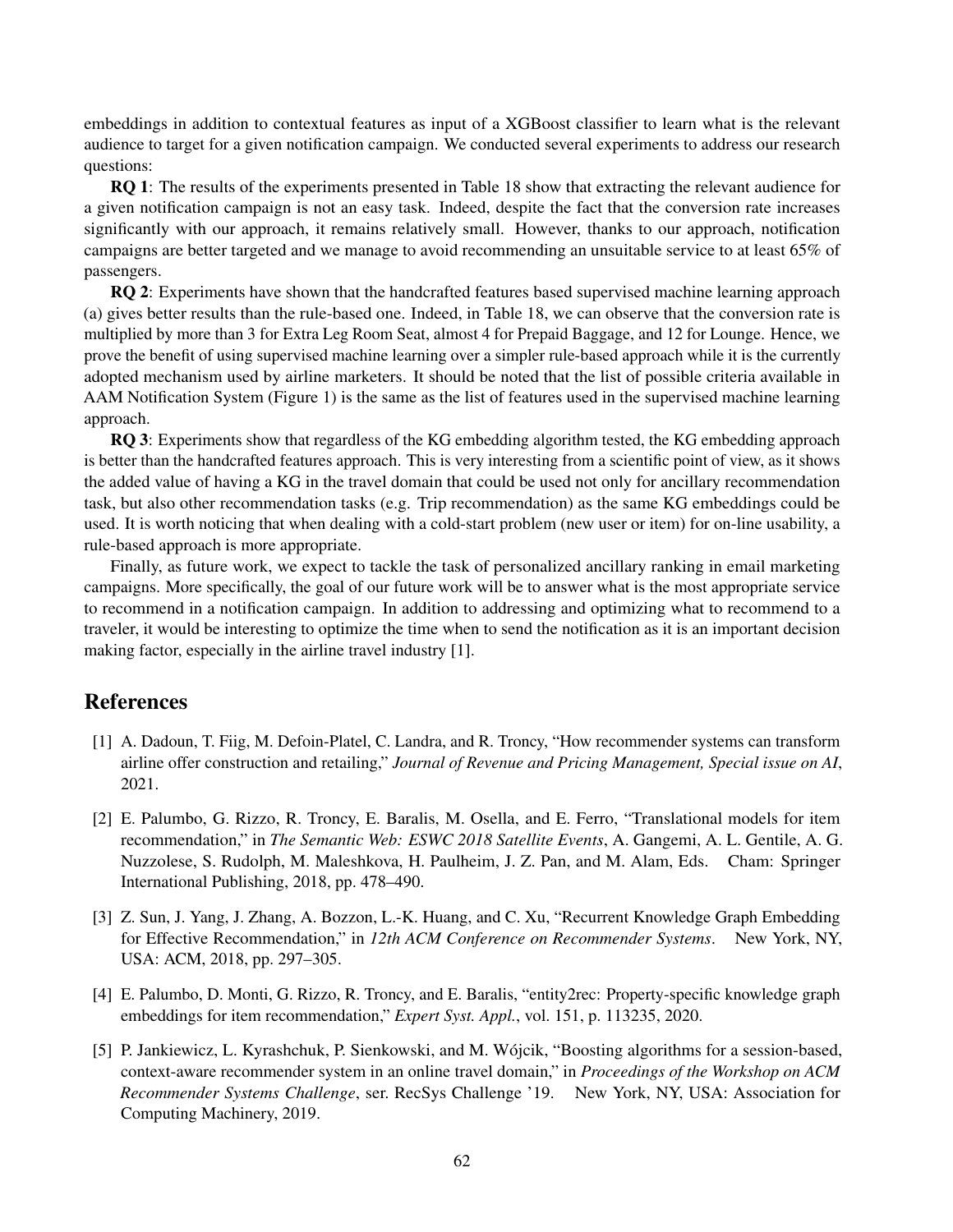- [6] B. Schifferer, G. Titericz, C. Deotte, C. Henkel, K. Onodera, J. Liu, B. Tunguz, E. Oldridge, G. De Souza Pereira Moreira, and A. Erdem, "Gpu accelerated feature engineering and training for recommender systems," in *Proceedings of the Recommender Systems Challenge 2020*, ser. RecSysChallenge '20. New York, NY, USA: Association for Computing Machinery, 2020, pp. 16–23. [Online]. Available: https://doi.org/10.1145/3415959.3415996
- [7] L. Chittenden and R. Rettie, "An evaluation of e-mail marketing and factors affecting response," *Journal of Targeting, Measurement and Analysis for Marketing*, vol. 11, pp. 203–217, 2003.
- [8] N. S. Sahni, D. Zou, and P. K. Chintagunta, "Do targeted discount offers serve as advertising? evidence from 70 field experiments," *Manage. Sci.*, vol. 63, no. 8, pp. 2688–2705, Aug. 2017. [Online]. Available: https://doi.org/10.1287/mnsc.2016.2450
- [9] R. Abakouy, E. M. En-Naimi, and A. El Haddadi, "Classification and prediction based data mining algorithms to predict email marketing campaigns," in *Proceedings of the 2nd International Conference on Computing and Wireless Communication Systems*, ser. ICCWCS'17. New York, NY, USA: Association for Computing Machinery, 2017. [Online]. Available: https://doi.org/10.1145/3167486.3167520
- [10] A. Deligiannis, C. Argyriou, and D. Kourtesis, "Predicting the optimal date and time to send personalized marketing messages to repeat buyers," *International Journal of Advanced Computer Science and Applications*, vol. 11, no. 4, 2020. [Online]. Available: http://dx.doi.org/10.14569/IJACSA.2020.0110413
- [11] K. Y. Tam and S. Y. Ho, "Web personalization as a persuasion strategy: An elaboration likelihood model perspective," *Info. Sys. Research*, vol. 16, no. 3, pp. 271–291, Sep. 2005. [Online]. Available: https://doi.org/10.1287/isre.1050.0058
- [12] K. Yang, J. H. Min, and K. Garza-Baker, "Post-stay email marketing implications for the hotel industry: Role of email features, attitude, revisit intention and leisure involvement level," *Journal of Vacation Marketing*, vol. 25, no. 4, pp. 405–417, 2019.
- [13] Q. Wang, Z. Mao, B. Wang, and L. Guo, "Knowledge graph embedding: A survey of approaches and applications," *IEEE Transactions on Knowledge and Data Engineering*, vol. 29, no. 12, pp. 2724–2743, Dec 2017.
- [14] A. Bordes, N. Usunier, A. Garcia-Duran, J. Weston, and O. Yakhnenko, "Translating embeddings for modeling multi-relational data," in *Advances in Neural Information Processing Systems 26*, C. J. C. Burges, L. Bottou, M. Welling, Z. Ghahramani, and K. Q. Weinberger, Eds. Red Hook, NY, USA: Curran Associates, Inc., 2013, pp. 2787–2795. [Online]. Available: http://papers.nips.cc/paper/5071-translating-embeddings-for-modeling-multi-relational-data.pdf
- [15] Z. Wang, J. Zhang, J. Feng, and Z. Chen, "Knowledge graph embedding by translating on hyperplanes," in *Proceedings of the Twenty-Eighth AAAI Conference on Artificial Intelligence*, ser. AAAI'14. Québec City, Québec, Canada: AAAI Press, 2014, pp. 1112–1119.
- [16] Y. Lin, Z. Liu, M. Sun, Y. Liu, and X. Zhu, "Learning entity and relation embeddings for knowledge graph completion," in *Proceedings of the Twenty-Ninth AAAI Conference on Artificial Intelligence*, ser. AAAI'15. Austin, Texas: AAAI Press, 2015, pp. 2181–2187.
- [17] M. Nickel, V. Tresp, and H.-P. Kriegel, "A three-way model for collective learning on multi-relational data," in *Proceedings of the 28th International Conference on International Conference on Machine Learning*, ser. ICML'11. Madison, WI, USA: Omnipress, 2011, pp. 809–816.